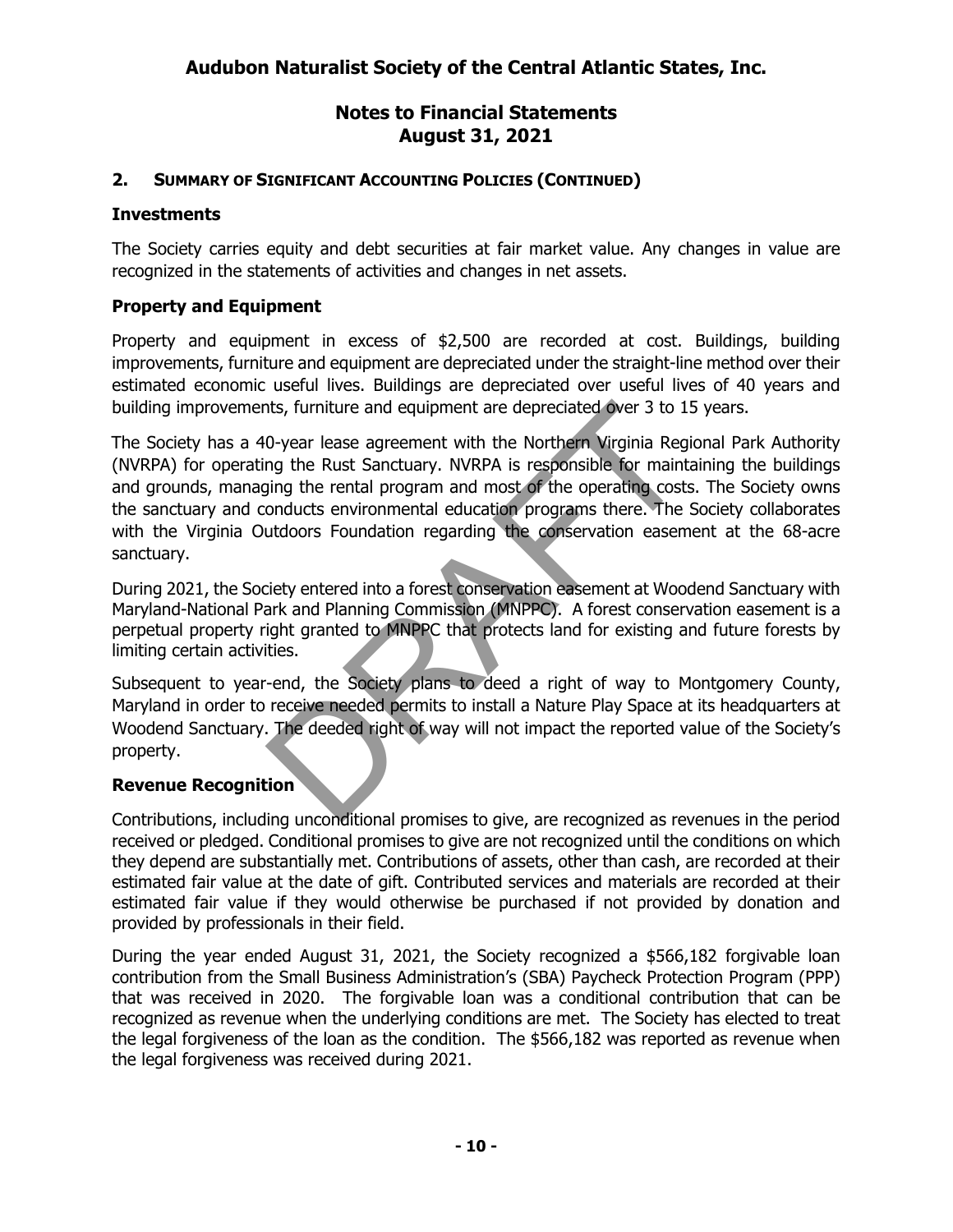## **2. SUMMARY OF SIGNIFICANT ACCOUNTING POLICIES (CONTINUED)**

## **Revenue Recognition (Continued)**

Additionally, during 2021, the Society received a \$409,000 second draw from the PPP. The Society has accrued \$2,147 of interest in the PPP forgivable loan. As of August 31, 2021, the Society has \$411,147 reported as a forgivable loan liability because legal forgiveness was not received for the second draw.

Other than the PPP forgivable loan noted above, there were no unrecognized conditional contributions as of August 31, 2021.

Membership dues are invoiced based on fixed rate schedules. Revenue from membership dues is recognized when received because members do not receive commensurate value.

Tuition, tours and field trip fees are based on fixed rate schedules for educational experiences. Revenues are received and recognized when the services are rendered, and typically occur in the same year. As of August 31, 2021, there was \$146,974 in deferred revenue related to tuition, tours and field trips.

Rental income includes amounts paid private events held at Woodend Sanctuary. The rental deposit is received in advance of the event resulting in a deferred revenue balance. Rental income is recognized when the event is held. As of August 31, 2021, there was \$599,225 in deferred revenue related to the rental program.

### **Functional Allocation of Expenses**

The costs of program and supporting services activities have been summarized on a functional basis in the statements of activities. The statements of functional expenses present the natural classification detail of expenses by function. Accordingly, occupancy and office expenses, depreciation, information technology costs, and insurance have been allocated among the programs and supporting services based on employee time and effort.

### **Income Tax Status**

The Society is exempt from the payment of income taxes on its exempt activities under Section 501(c)(3) of the Internal Revenue Code.

The Society follows the Financial Accounting Standards Board Accounting Standards Codification, which provides guidance on accounting for uncertainty in income taxes recognized in the Society's financial statements, if any. As of August 31, 2021, the Society had no unrecognized tax benefits related to uncertain tax positions in its information return that would qualify for either recognition or disclosure in its financial statements.

The Society's policy would be to recognize interest and penalties on tax positions related to its unrecognized tax benefits in income tax expense in the financial statements. Through August 31, 2021, there have been no matters that would have resulted in an accrual for interest and/or penalties.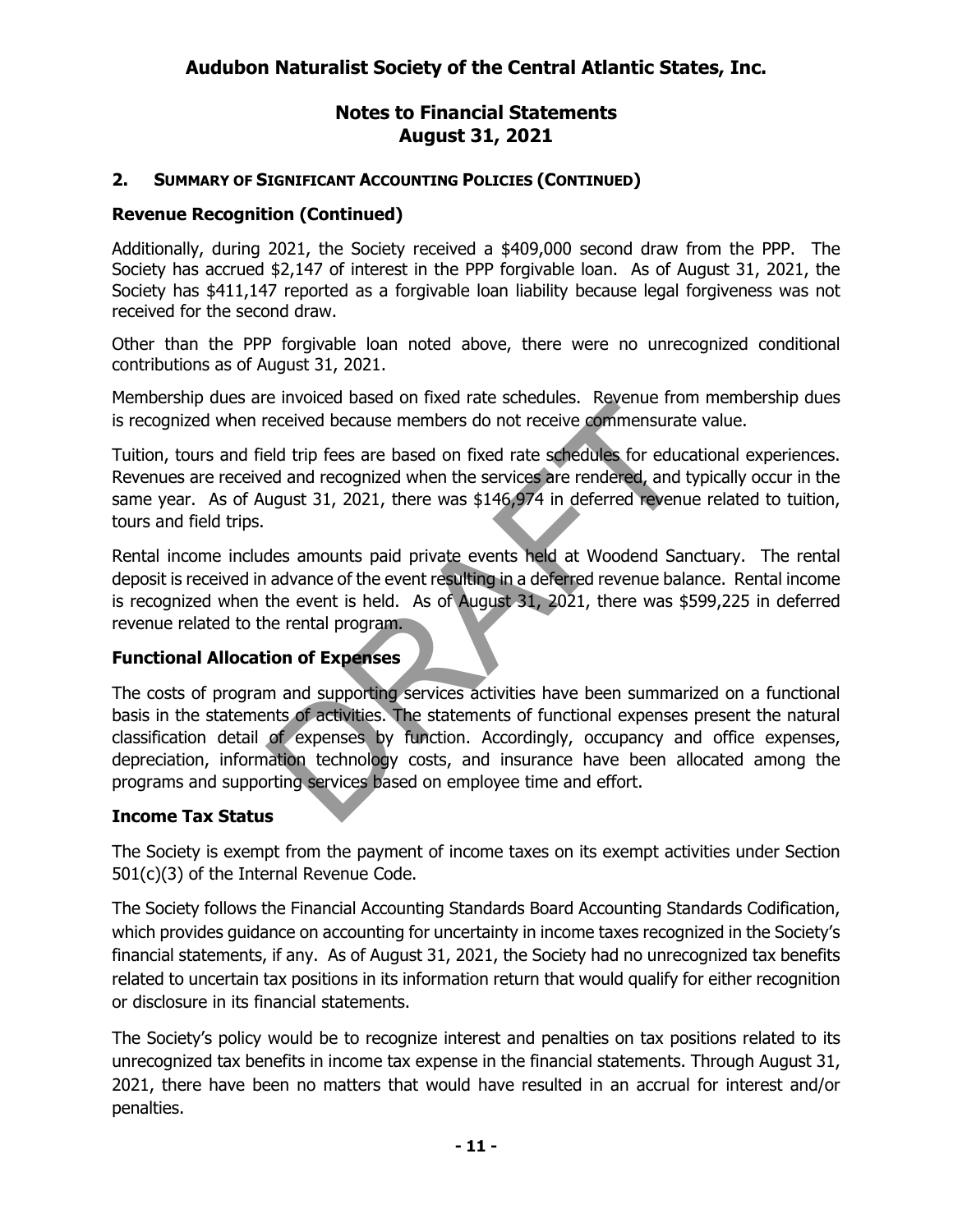#### **2. SUMMARY OF SIGNIFICANT ACCOUNTING POLICIES (CONTINUED)**

#### **Income Tax Status (Continued)**

Generally, the tax years before 2018 are no longer subject to examination by federal, state, or local taxing authorities.

The financial statements include certain prior-year summarized information in total, but not by net asset class. Such information does not include sufficient detail to constitute a presentation in conformity with accounting principles generally accepted in the United States of America. Accordingly, such information should be read in conjunction with the Society's financial statements for the year ended August 31, 2020, from which the summarized information was derived.

#### **Recently Issued Accounting Pronouncement**

In February 2016, the FASB issued ASU 2016-02, Leases. The update requires a lessee to recognize a right-of-use asset and lease liability, initially measured at the present value of the lease payments, in its statements of financial position. The guidance also expands the required quantitative and qualitative lease disclosures. The guidance is effective beginning in 2023.

#### **Subsequent Events**

Management has evaluated subsequent events through February 23, 2022 the date which the financial statements were available to be issued. The accompanying financial statements recognize the effects of subsequent events that provided evidence about conditions that existed at the statement of financial position date, including the estimates inherent in the process of preparing financial statements. The accompanying financial statements do not recognize the effect of subsequent events with conditions that did not exist at the statement of financial position date, but disclosures of such events, if any, are included in the accompanying notes.

#### **3. CONCENTRATION OF CREDIT RISK**

The Society maintains its cash at a federally insured financial institution. At times during the year, cash balances exceed the FDIC credit limit. Management does not believe this poses a significant risk.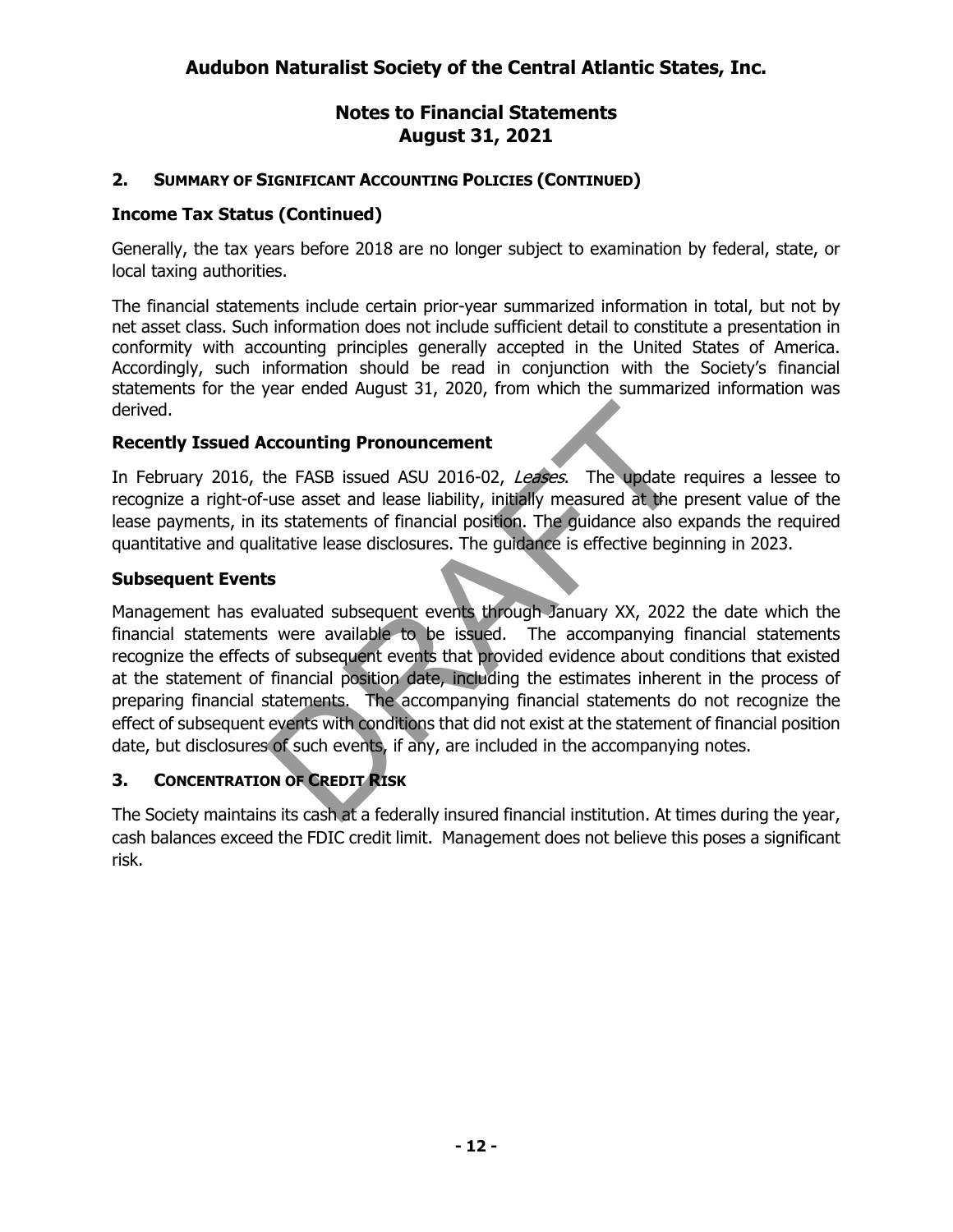## **4. PROMISES TO GIVE**

Promises to Give are expected to be realized in the following periods:

| In One Year or Less                | S. | 830,288   |
|------------------------------------|----|-----------|
| Between One and Five Years         |    | 373,782   |
| Five Years or More                 |    | 18,000    |
| Allowance for Doubtful Promises    |    | (3,308)   |
| Net Present Value Discount at 2.5% |    | (12, 847) |
| Total                              |    | 1,205,915 |
|                                    |    |           |

The Nature For All campaign promises to give included above were \$536,954 as August 31, 2021.

### **5. INVESTMENTS AND FAIR VALUE MEASUREMENTS**

The Society has categorized its financial instruments based on a three-level fair value hierarchy as follows:

Level 1 – Values are based on quoted prices for identical assets in active markets.

Level 2 – Values are based on quoted prices for similar assets in active or inactive markets.

Level  $3$  – Value are based on unobservable inputs to measure fair value to the extent that observable inputs are not available, thereby allowing for situations in which there is little, if any, market activity for the asset at the measurement date.

As of August 31, 2021, these investments and their fair value measurements were:

|                                | Fair Value      | Level 1 Inputs  |
|--------------------------------|-----------------|-----------------|
| <b>Fixed Income</b>            |                 |                 |
| Corporate/Government           | \$<br>2,899,718 | \$<br>2,899,718 |
| Real Estate Funds              | 195,499         | 195,499         |
| <b>Equity Securities</b>       |                 |                 |
| Large Cap                      | 2,448,978       | 2,448,978       |
| Mid Cap                        | 326,233         | 326,233         |
| Small Cap                      | 323,401         | 323,401         |
| <b>International Developed</b> | 884,275         | 884,275         |
| <b>International Emerging</b>  | 330,821         | 330,821         |
| Total                          | \$<br>7,408,925 | \$<br>7,408,925 |
|                                |                 |                 |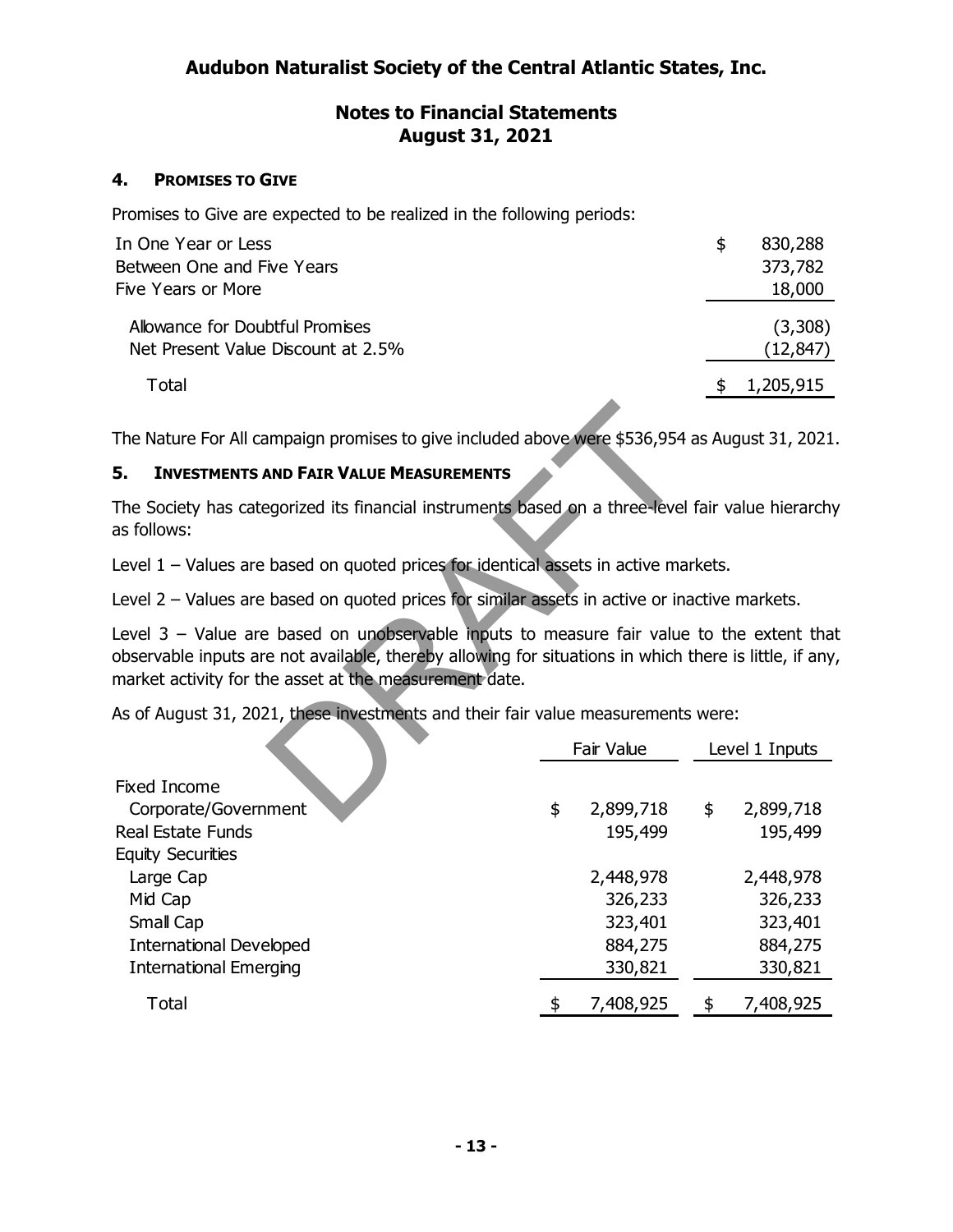# **Audubon Naturalist Society of the Central Atlantic States, Inc.**

#### **Notes to Financial Statements August 31, 2021**

#### **5. INVESTMENTS AND FAIR VALUE MEASUREMENTS (CONTINUED)**

Investment income consisted of the following for the year ended August 31, 2021:

|                                                                                        | <b>Without Donor</b><br>Restrictions<br>65,248<br>\$<br>263,891<br>296,300 |          | <b>With Donor</b><br><b>Restrictions</b> |                              | Total                               |
|----------------------------------------------------------------------------------------|----------------------------------------------------------------------------|----------|------------------------------------------|------------------------------|-------------------------------------|
| Dividends and Interest<br>Net Realized Gains (Losses)<br>Net Unrealized Gains (Losses) |                                                                            |          | \$                                       | 79,401<br>245,220<br>132,041 | \$<br>144,649<br>509,111<br>428,341 |
| <b>Advisory Fees</b>                                                                   |                                                                            | (19,098) |                                          | (15,042)                     | (34, 140)                           |
| Total                                                                                  |                                                                            | 606,341  |                                          | 441,620                      | 1,047,961                           |

### **6. PROPERTY AND EQUIPMENT**

Property and equipment consisted of the following at August 31, 2021:

| Land<br>Buildings and Building Improvements<br>Furniture and Equipment | S | 1,254,463<br>2,850,913<br>454,797 |
|------------------------------------------------------------------------|---|-----------------------------------|
| Total<br>Less Accumulated Depreciation                                 |   | 4,560,173<br>(1,594,099)          |
| Property and Equipment, Net                                            |   | 2,966,074                         |

Depreciation expense was \$124,146 for the year ended August 31, 2021.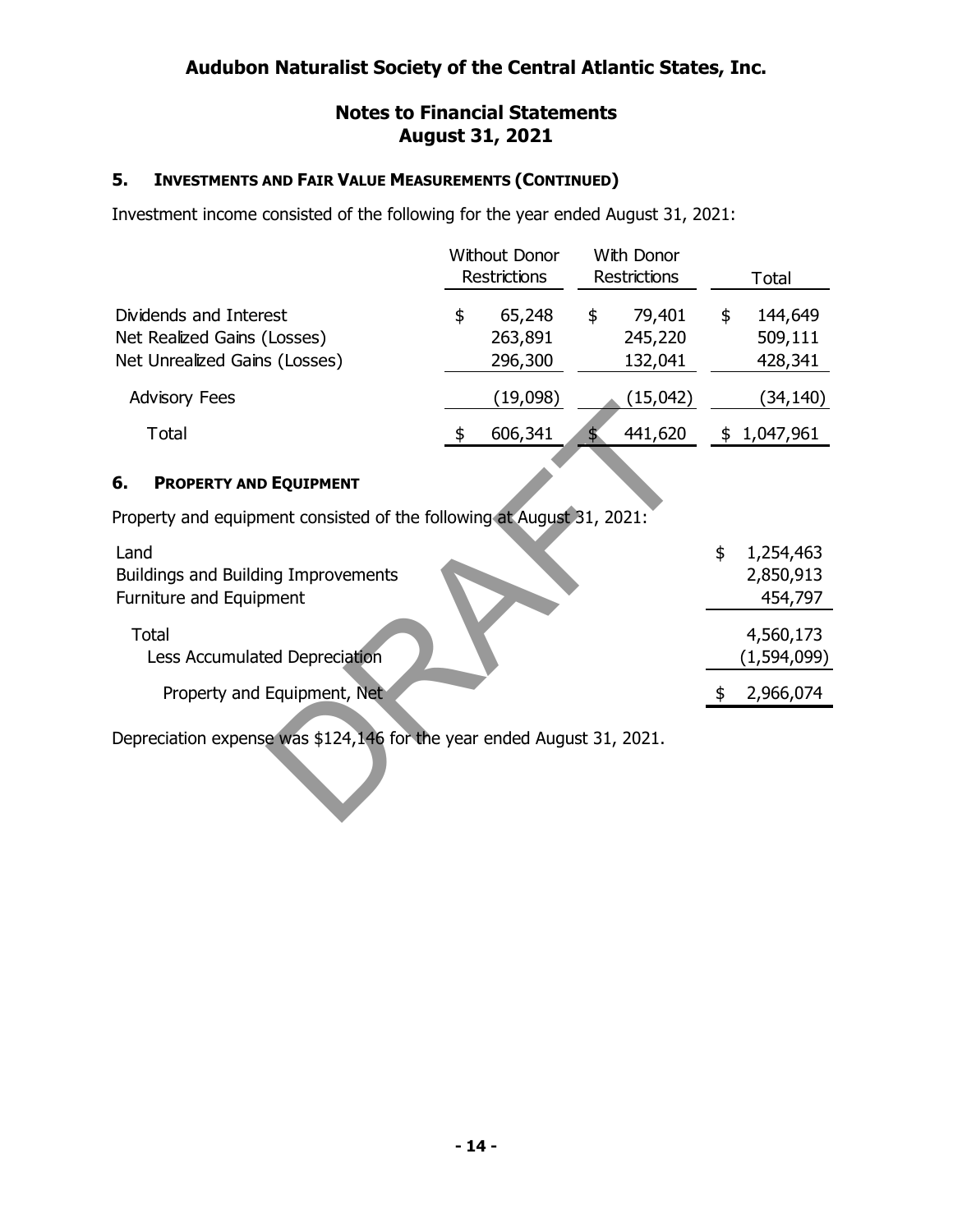#### **7. NET ASSETS**

Net assets with donor restrictions as of August 31, 2021, are restricted for the following purposes:

|                                | September 1, | Support and   | <b>Investment</b>        |                   | August 31,    |
|--------------------------------|--------------|---------------|--------------------------|-------------------|---------------|
| <b>Purpose</b>                 | 2020         | Contributions | <b>Income</b>            | Releases          | 2021          |
| Nature For All                 | \$2,530,207  | \$<br>2,848   | \$                       | \$<br>(1,720,274) | \$<br>812,781 |
| <b>Rust Sanctuary</b>          | 190,896      |               | $\overline{\phantom{0}}$ | (9,625)           | 181,271       |
| Conservation                   | 708,810      | 315,317       |                          | (372, 936)        | 651,191       |
| <b>Environmental Education</b> |              |               |                          |                   |               |
| Programs                       | 383,955      | 157,170       | 119,397                  | (204, 478)        | 456,044       |
| <b>Woodend Restoration</b>     | 2,765,629    | 405,186       | 295,262                  | (497, 675)        | 2,968,402     |
| Crowder/Messersmith Fund       | 172,408      | 3,950         | 26,961                   | (39,167)          | 164,152       |
|                                | 6,751,905    | 884,471       | 441,620                  | (2,844,155)       | 5,233,841     |
| <b>Perpetual</b>               | 1,119,724    |               |                          |                   | 1,119,724     |
| <b>Total</b>                   | \$7,871,629  | \$<br>884,471 | \$<br>441,620            | \$<br>(2,844,155) | \$6,353,565   |

Net assets with perpetual donor restrictions as of August 31, 2021, consisted of the following:

| <b>Rust Sanctuary</b>                    | 436,032   |
|------------------------------------------|-----------|
| <b>Staff Professional Development</b>    | 400,000   |
| Washington, D.C. Area Programs Endowment | 279,672   |
| Scholarship Endowment                    | 4,020     |
| Total                                    | 1,119,724 |

The Scholarship and Washington, D.C. Area Programs endowments consist of investments to be held indefinitely. The income earned on each is temporarily restricted to support the corresponding purposes.

Board designated net assets as of August 31, 2021, are designated for the following purposes:

|                             | September 1, |              |                 | August 31, |
|-----------------------------|--------------|--------------|-----------------|------------|
|                             | 2020         | Designations | Appropriations  | 2021       |
| Maintenance and Safety      | \$<br>41,521 | \$           | \$<br>(35, 515) | 6,006      |
| Name Change                 |              | 205,100      | ۰               | 205,100    |
| <b>Restoration Projects</b> | 692,212      |              |                 | 692,212    |
| Nature For All              | 250,000      |              | (250,000)       | ۰          |
| Total                       | 983,733      | 205,100      | (285, 515)      | 903,318    |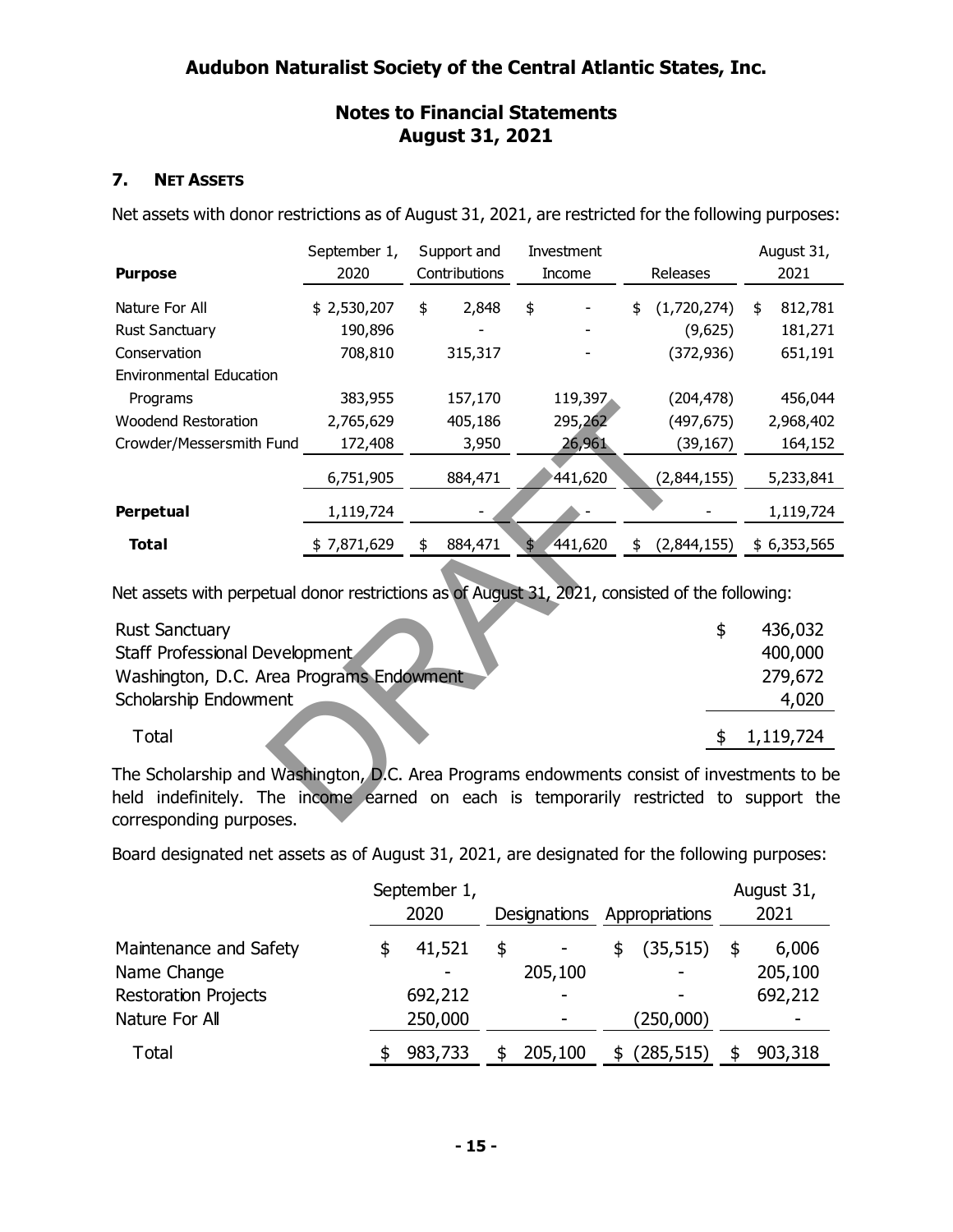# **7. NET ASSETS (CONTINUED)**

The Nature For All campaign is transforming the Woodend Sanctuary into an oasis of nature for all people and all wildlife. The campaign is focused on four areas: habitat restoration, a wheelchair accessible trail, a nature play space and building upgrades.

The Nature For All campaign includes the following assets and net assets as of August 31, 2021:

| <b>Assets</b>                                           |                          |
|---------------------------------------------------------|--------------------------|
| Cash and Cash Equivalents<br>Promises to Give (Pledges) | \$<br>276,627<br>536,154 |
| <b>Total Assets</b>                                     | \$<br>812,781            |
| <b>Net Assets</b>                                       |                          |
| With Donor Restrictions                                 | 812,781                  |
| <b>Total Net Assets</b>                                 | 812,781                  |

#### **8. ENDOWMENTS**

The Society's endowments consist of restricted contributions that established endowments to support specific programs of the Society. As required by accounting principles generally accepted in the United States of America, net assets associated with endowment funds, including funds designated by the board of directors to function as endowments, are classified and reported based on the existence or absence of donor-imposed restrictions. The Society has no funds designated by the board of directors to function as endowments.

### **Interpretation of Relevant Law**

The Society has interpreted the Maryland Uniform Prudent Management of Institutional Funds Act (MUPMIFA) as requiring the preservation of the fair value of the original gift as of the gift date of the donor-restricted endowment funds absent explicit donor stipulations to the contrary. As a result of this interpretation, the Society classifies as net assets with perpetual restrictions (a) the original value of gifts donated to the perpetual endowment, (b) the original value of subsequent gifts to the perpetual endowment and (c) accumulations to the perpetual endowment made in accordance with the direction of the applicable donor gift instrument at the time the accumulation is added to the fund. The remaining portion of the donor-restricted endowment fund that is not classified in net assets with perpetual restrictions is classified as net assets purpose restrictions until those amounts are appropriated for expenditure by the Society in a manner consistent with the standards of prudence prescribed by MUPMIFA.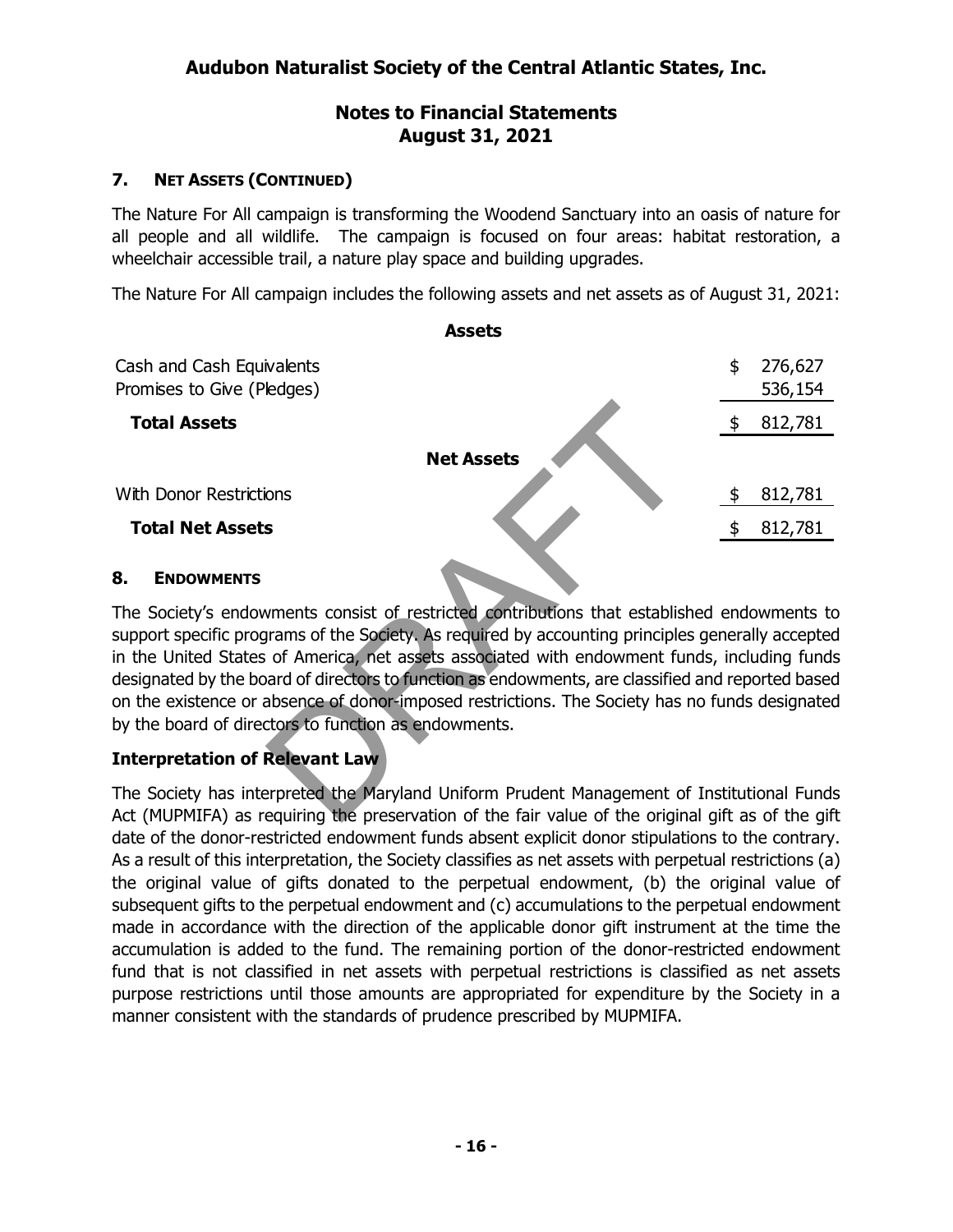# **8. ENDOWMENTS (CONTINUED)**

### **Interpretation of Relevant Law (Continued)**

In accordance with MUPMIFA, the Society considers the following factors in making a determination to appropriate or accumulate donor-restricted endowment funds: (1) the duration and preservation of the various funds, (2) the purposes of the donor-restricted endowment funds, (3) general economic conditions, (4) the possible effect of inflation and deflation, (5) the expected total return from income and the appreciation of investments, (6) other resources of the Society and (7) the Society's investment policies.

### **Investment Policy**

The Society has adopted an investment policy, approved by the board of directors, for endowment assets to provide a stream of funding to programs supported by its endowment while seeking to maintain the original value of the gifts donated to the perpetual endowment. The investment policy establishes an achievable return objective through diversification of asset classes. The Society relies on a total return strategy in which investment returns are achieved through both capital appreciation (realized and unrealized) and current yield (interest and dividends).

The Society targets a diversified asset allocation that places an emphasis on equity-based and fixed income investments to achieve its long-term return objectives within prudent risk parameters.

### **Funds with Deficiencies**

From time to time, the fair value of assets associated with the endowment funds may fall below the level that the donors require to be retained as a fund of perpetual duration. The Society has interpreted MUPMIFA to permit spending from funds with deficiencies in accordance with prudent measures required under law. As of August 31, 2021, there were no funds with deficiencies.

### **Appropriation of Endowment Assets for Expenditure**

Distributions from donor restricted endowments are made in accordance with the terms of the gifts. Accordingly, the investment income earned, and net appreciations of the endowments' investments are available for expenditure in the current period consistent with the terms of the gifts.

As of August 31, 2021, the donor-restricted endowment net asset composition by type of fund consisted of the following:

| Without Donor Restrictions | \$232,445 |
|----------------------------|-----------|
| With Donor Restrictions    | \$683,692 |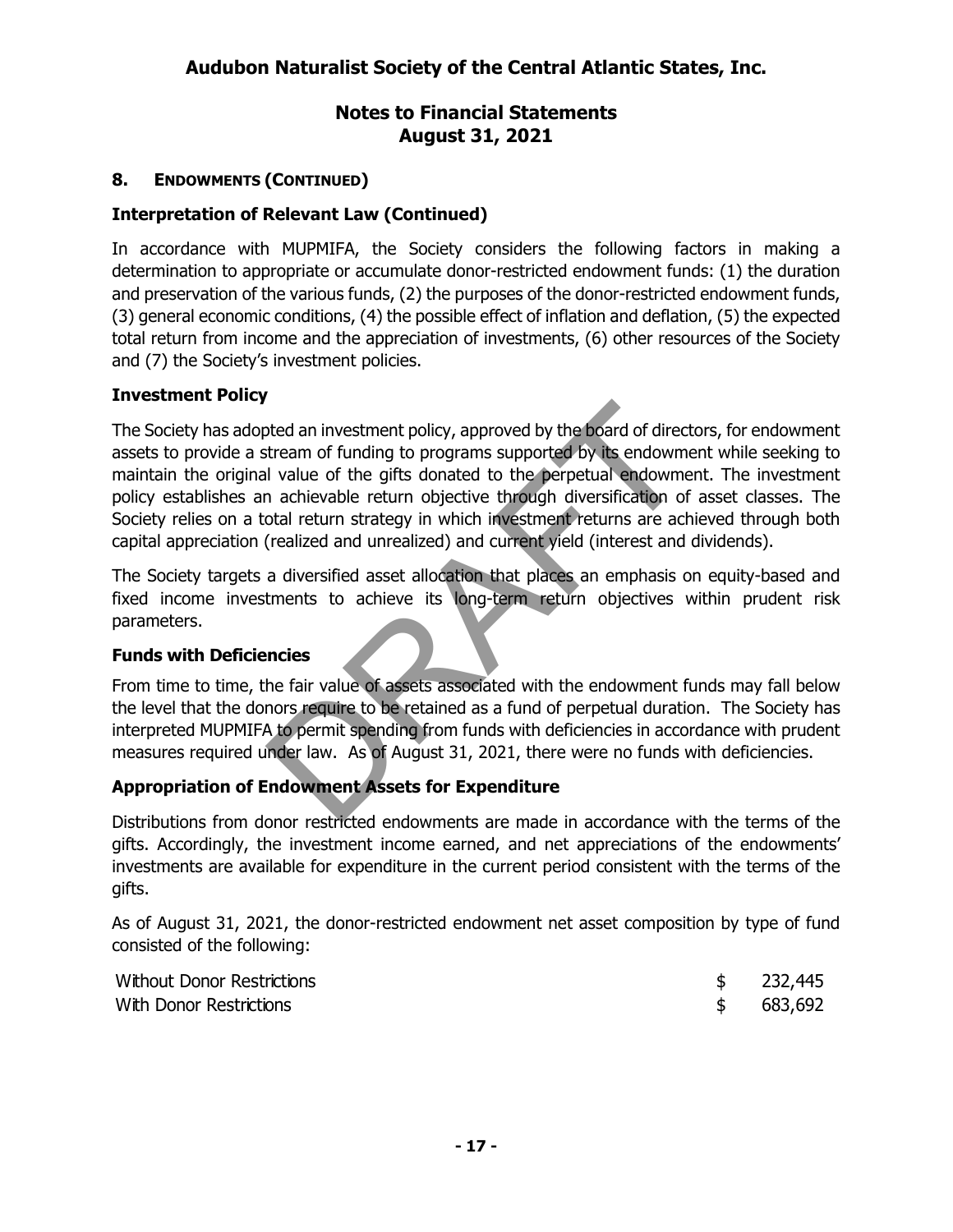# **8. ENDOWMENTS (CONTINUED)**

Changes in endowment net assets for the year ended August 31, 2021, were as follows:

|                                                               | <b>Without Donor</b><br><b>Restrictions</b> |           | <b>With Donor</b><br><b>Restrictions</b> | Total         |
|---------------------------------------------------------------|---------------------------------------------|-----------|------------------------------------------|---------------|
| Endowment Net Assets, Beginning of Period \$<br>Contributions |                                             | 124,493   | \$<br>683,692                            | \$<br>808,185 |
| <b>Investment Income</b><br>Amounts Appropriated for          |                                             | 119,397   |                                          | 119,397       |
| Expenditures                                                  |                                             | (11, 445) |                                          | (11, 445)     |
| Endowment Net Assets, End of Period \$                        |                                             | 232,445   | \$<br>683,692                            | \$<br>916,137 |

### **9. IN-KIND CONTRIBUTIONS**

In-kind contributions include donated goods and services. Donated services that require a specialized skill that the Society would otherwise need to purchase are recorded at estimated fair value. The Society received catering, legal services and other supplies which were reported as inkind contribution revenue offset by a corresponding expense. In-kind contributions for the year ended August 31, 2021, were valued at \$52,522.

### **10. RENTAL REVENUE**

The Society leases portions of its buildings and grounds as site rentals under cancelable operating lease arrangements. The site rentals are usually for less than a day.

### **11. RETIREMENT PLAN**

The Society sponsors a defined contribution retirement plan that qualifies under Section 403(b) of the Internal Revenue Code.

The Society's employees are eligible to participate in the plan upon employment. After six months of employment, eligible employees qualify for a matching contribution up to 5% of their salary contributions to the Plan. Employer and employee contributions are vested immediately.

The Society also sponsors a 457(b)-deferred compensation plan for a key employee. Contributions to this plan are remitted annually.

The Society's contribution to the plans for the year ended August 31, 2021, was \$98,878.